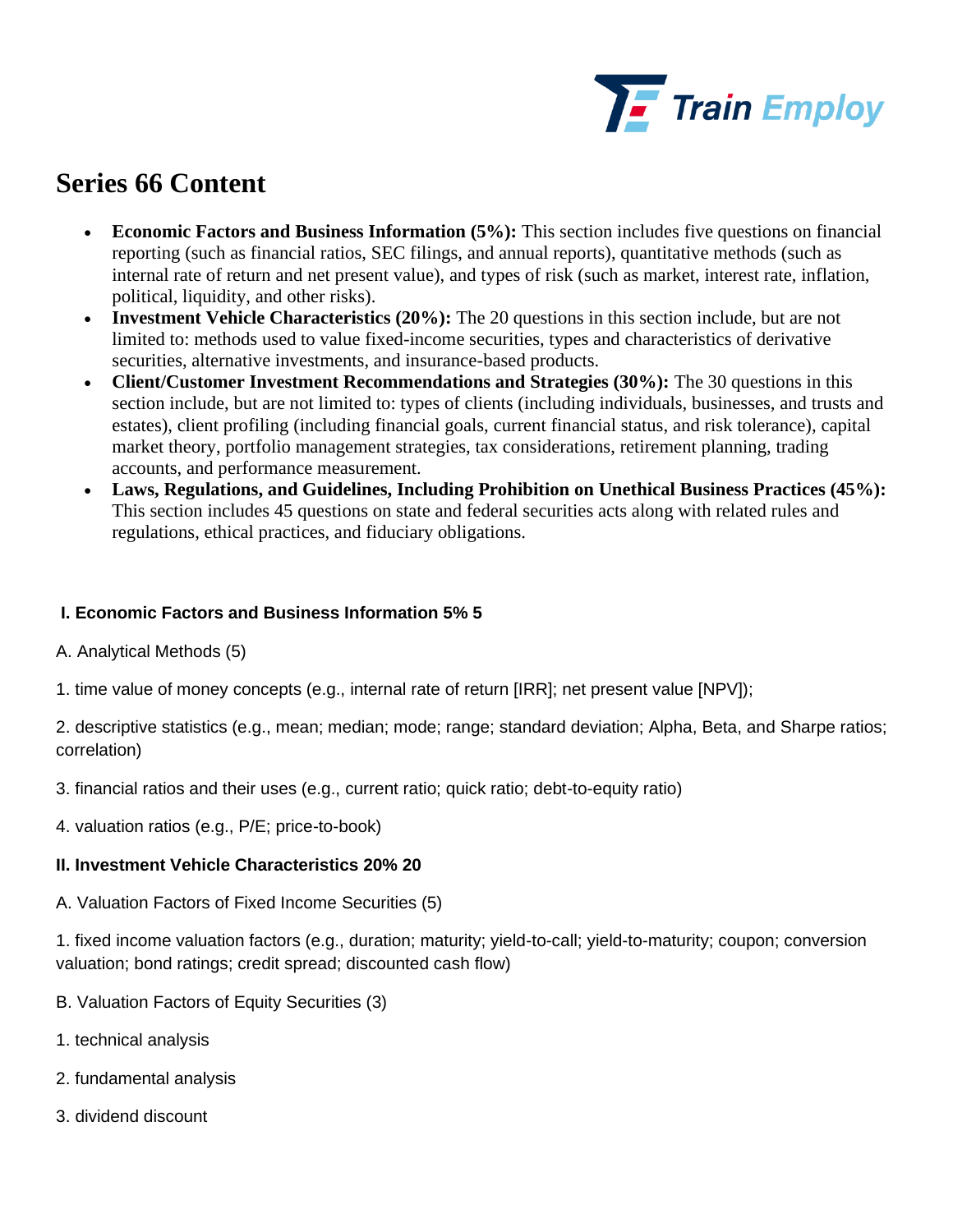

- 4. discounted cash flow
- C. Evaluation of Pooled Investment Vehicles (5)
- 1. share classes
- 2. liquidity
- 3. tax implications
- 4. fee structures and other costs
- 5. pricing (e.g., net asset value; discount/premium) **Series 66 Test Specifications**
- 6. benefits and risks
- 7. relative comparisons (e.g., benchmarks; manager tenure)
- D. Futures (1)
- 1. definitions, costs, benefits, and risks
- E. Characteristics, Risks, and Application of Alternative Investments (2)
- 1. exchange traded notes
- 2. leveraged funds
- 3. inverse funds
- 4. structured products
- 5. viatical/life settlements
- F. Insurance Based Products (3)
- 1. annuities (e.g., fixed; variable; equity indexed)
- 2. life insurance (e.g., whole; term; universal; variable)
- G. Other Assets (1)
- 1. investment real estate
- 2. commodities and precious metals
- **III. Client/Customer Investment Recommendations and Strategies 30% 30**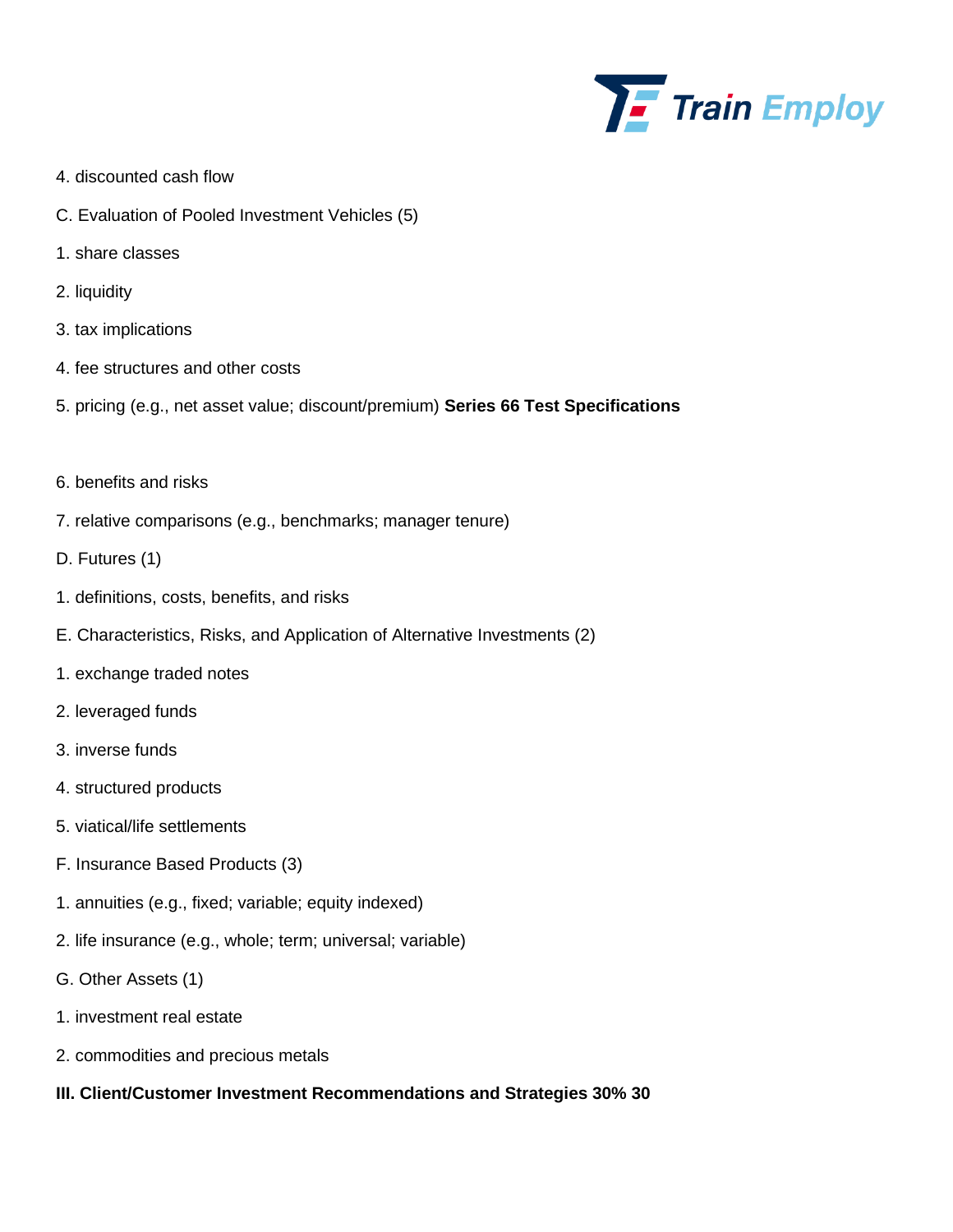

- A. Type of Client/Customer (2)
- 1. individual, natural person(s), sole proprietorship

2. business entities (e.g. general partnership; limited partnership; limited liability company (LLC); corporation both C and S)

- 3. trusts and estates
- 4. foundations and charities
- B. Client/Customer Profile (6)
- 1. financial goals and objectives **Series 66 Test Specifications**

2. current and future financial situation (e.g., cash flow; balance sheet; existing investments; tax situation, social security and pensions)

3. risk tolerance

4. nonfinancial investment considerations (e.g., values; attitudes; experience; demographics; life events; behavioral finance)

- 5. client data gathering (e.g., client identification; questionnaires; interviews)
- 6. time horizon
- C. Capital Market Theory (2)

1. investment theories, models, and hypotheses (e.g., Capital Asset Pricing Model, Modern Portfolio Theory, Efficient Market Hypothesis)

- D. Portfolio Management Strategies, Styles and Techniques (5)
- 1. strategies (e.g., strategic asset allocation; tactical asset allocation)
- 2. styles (e.g., active; passive; growth; value; income; capital appreciation)

3. techniques (e.g., diversification; sector rotation; dollar-cost averaging; puts; calls; leveraging; volatility management)

E. Tax Considerations (2)

1. income tax fundamentals - individual (e.g., capital gains; qualified dividends, tax basis; marginal bracket; alternative minimum tax)

2. income tax fundamentals - corporate, trust, and estate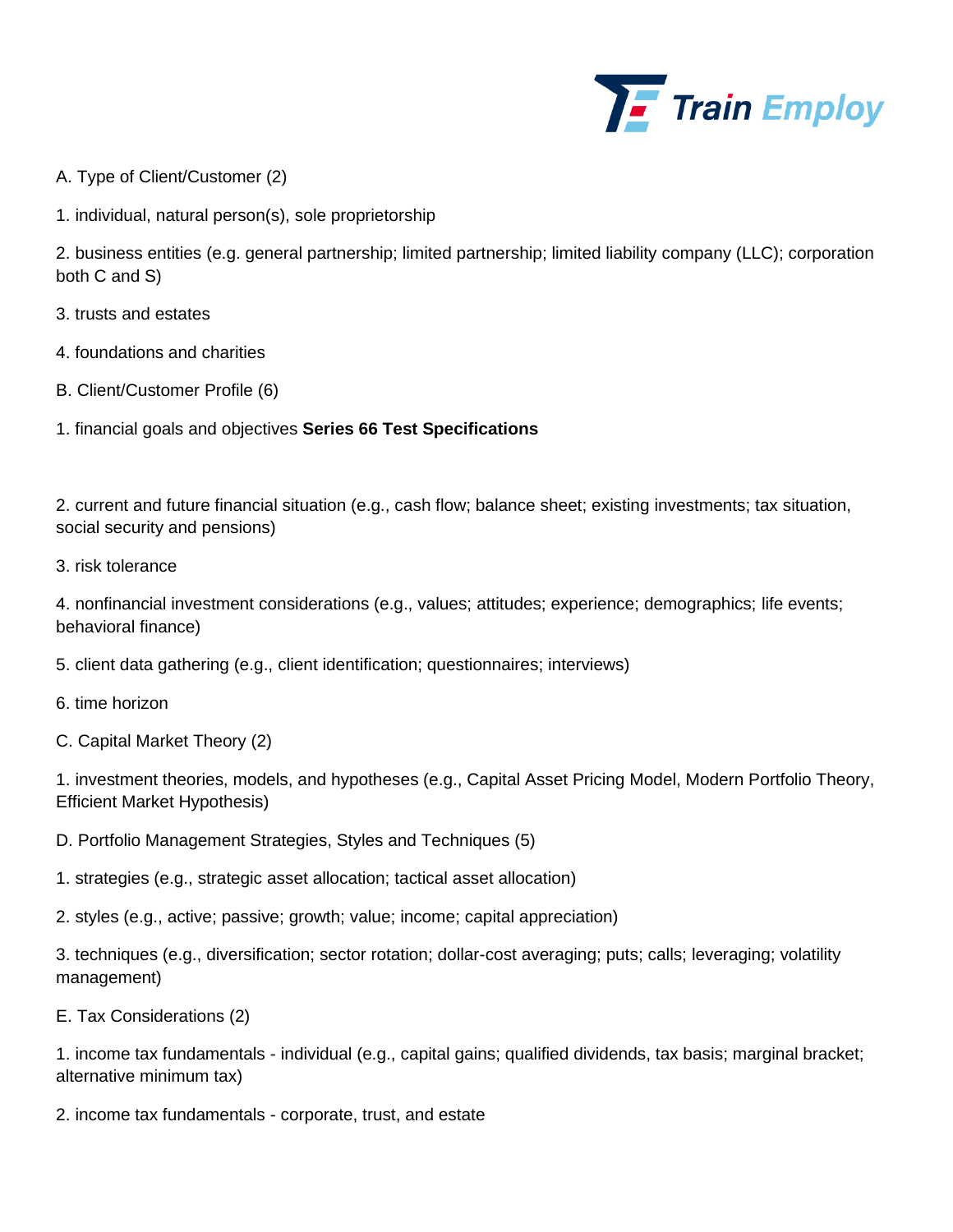

- 3. estate tax and gift tax fundamentals
- F. Retirement Plans (3)
- 1. Individual Retirement Accounts (traditional and Roth)
- 2. qualified retirement plans
- 3. nonqualified retirement plans
- G. ERISA Issues (1)
- 1. fiduciary issues (e.g., investment choices; 404(c))
- 2. investment policy statement **Series 66 Test Specifications**
- 3. prohibited transactions
- H. Special Types of Accounts (1)
- 1. education-related (e.g., 529s; Coverdell)
- 2. UTMA/UGMA
- 3. health-savings accounts
- I. Ownership and Estate Planning Techniques (3)

1. methods of ownership transfer (joint tenants with rights of survivorship (JTWROS); tenants in common; tenancy by the entirety)

- 2. pay-on-death/transfer-on-death
- 3. beneficiary designation
- 4. trusts and wills
- 5. qualified domestic relations order (QDROs)
- J. Trading Securities (2)

1. terminology (e.g., bids; offers; quotes; market; limit or stop order; short sale; cash accounts; margin accounts; principal or agency trades; high frequency trading; dark pools)

- 2. role of Broker-Dealers, custodians, market makers, and exchanges
- 3. costs of trading securities (e.g., commissions; markups; spread; best execution)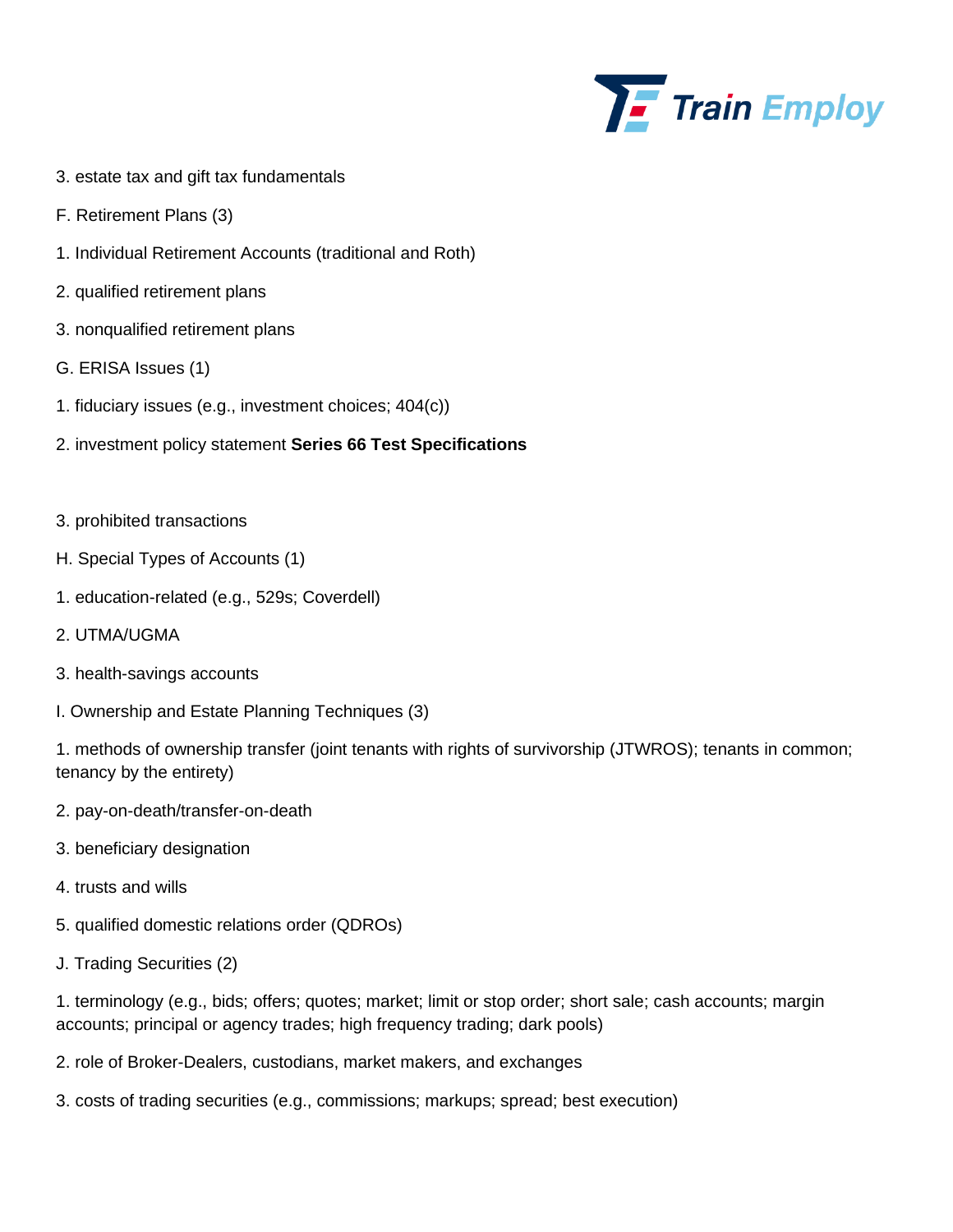

K. Portfolio Performance Measures (3)

1. returns (e.g. risk-adjusted; time-weighted; dollar-weighted; annualized; total; holding period; internal rate of return; expected; inflation-adjusted; after tax)

- 2. current yield
- 3. relevant benchmarks

## **IV. Laws, Regulations, and Guidelines Including Prohibition on Unethical Business Practices 45% 45**

A. Regulations of Investment Advisers, Including State-Registered and Federal Covered Advisers (7) **Series 66 Test Specifications** 

- 1. definition of an Investment Adviser
- 2. notice-filing requirements
- 3. registration/post-registration (e.g., books and records; registration maintenance requirements)
- 4. exemptions for exempt reporting advisors and private fund advisors
- 5. Investment Adviser Representative supervision
- B. Regulation of Investment Adviser Representatives (5)
- 1. definition of an Investment Adviser Representative
- 2. registration/post-registration (e.g., books and records; registration maintenance requirements)
- C. Regulation of Broker-Dealers (2)
- 1. definition of a Broker-Dealer
- 2. registration/post-registration (e.g., books and records; registration maintenance requirements)
- 3. Broker-Dealer Agent supervision
- D. Regulation of Agents of Broker-Dealers (2)
- 1. definition of an Agent of a Broker-Dealer
- 2. registration/post-registration (e.g., books and records; registration maintenance requirements)
- E. Regulation of Securities and Issuer (2)
- 1. definitions of securities and issuers